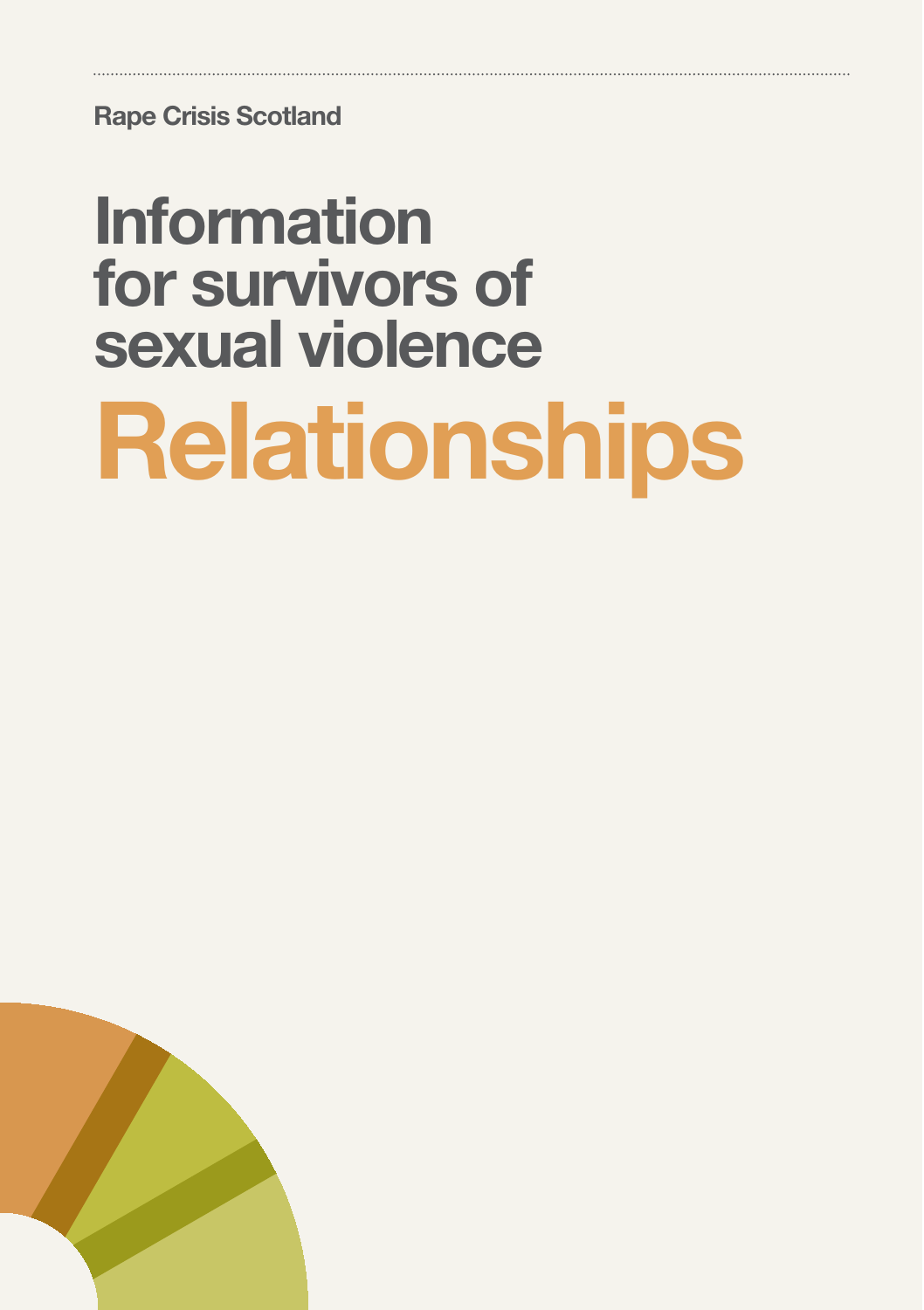# **Relationships**

## **Background**

- **»** Sexual violence can cause significant trauma and short and long-term physical, emotional and sexual wellbeing issues
- » It is a major experience which can change your view of the world. It can make it difficult to trust anyone, even yourself, or relate to people in the way you used to
- $\mathcal{V}$  It can affect your confidence and self-esteem which are important aspects of healthy relationships
- » It can make you feel uncomfortable about any physical or emotional contact with anyone, and affect how you feel about sex and intimacy
- » This can affect your relationships with other people, including your friends, intimate partner, children and wider family. It can result in isolation from friends and family or make it difficult for you to make new friends and relationships
- » You may not have told anyone about the sexual violence, including your partner (if you have one)
- » If you do tell family, friends, partners and others, they may be shocked and distressed for you and want to help in any way they can. But they may have their own difficulties, such as not knowing what to say or even believing things about sexual violence that are unhelpful. Friends and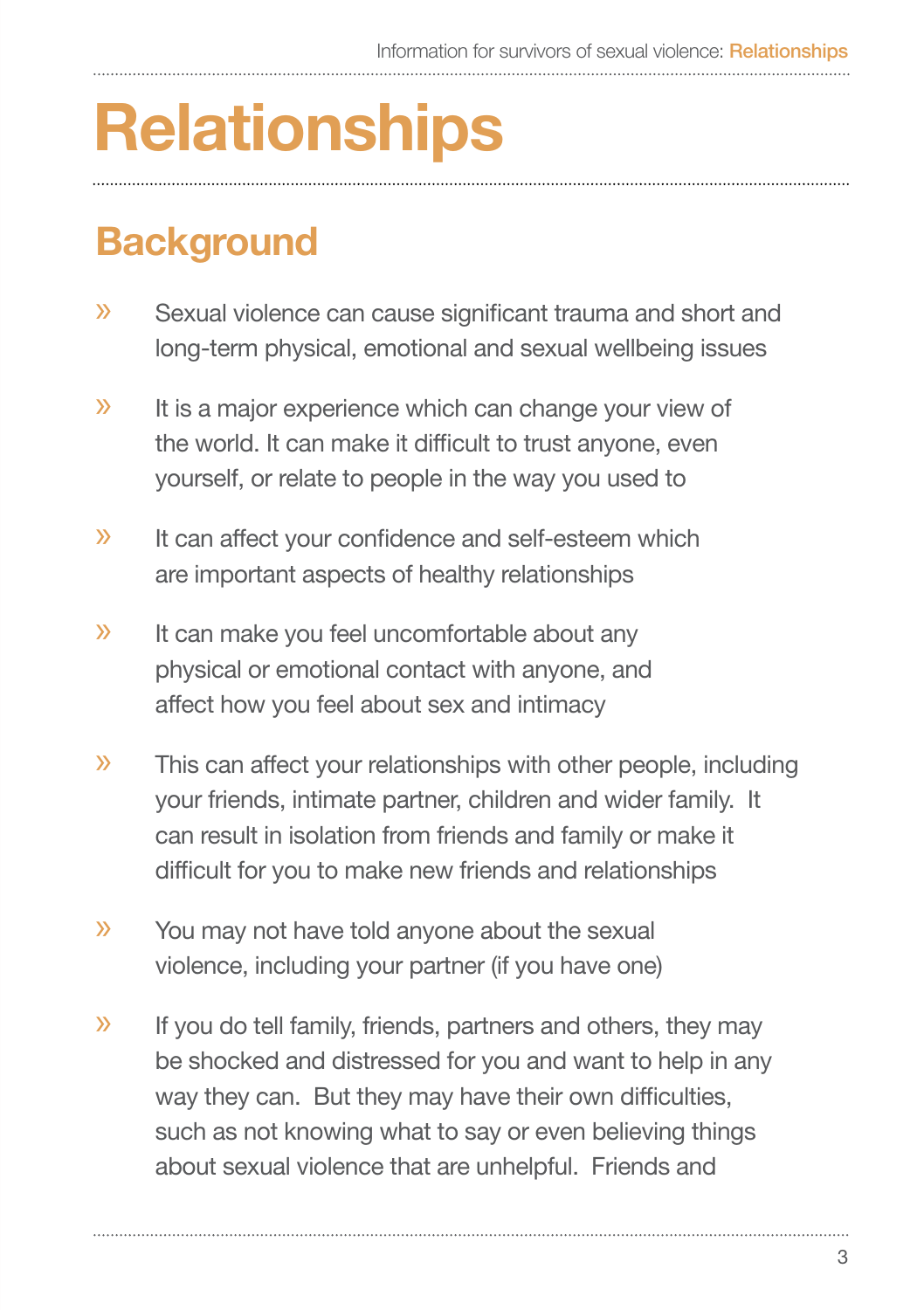family members may react in unexpected ways

- » Your family and friends may not know how to handle the situation. They may find you difficult, for example if you are irritable or withdrawn. They may have unrealistic ideas about how long it might take you to 'recover'. They also may need some help themselves to cope with their own feelings and be strong enough to support you
- » Even people who are well meaning may not understand your situation or what you are going through. People generally do not know very much about rape or sexual assault. What they see on TV or in newspapers may not help
- » Relationships can be further complicated if the person who sexually assaulted you is a family member/intimate partner. Other family members may be reluctant to support you or cause 'upset' in the family or find it hard to believe that someone they know/love could do this

### How sexual violence can affect intimate relationships

» Sexual violence is, more often than not, committed by someone known to the survivor. This can be a partner or ex-partner and can happen in the context of an intimate relationship. This can be very confusing. It is important to remember that you always have the right to say no to sex, whether or not you have previously had consensual sex with someone. Forced sex within marriage or an intimate relationship, whether a heterosexual or same-sex relationship, is still a crime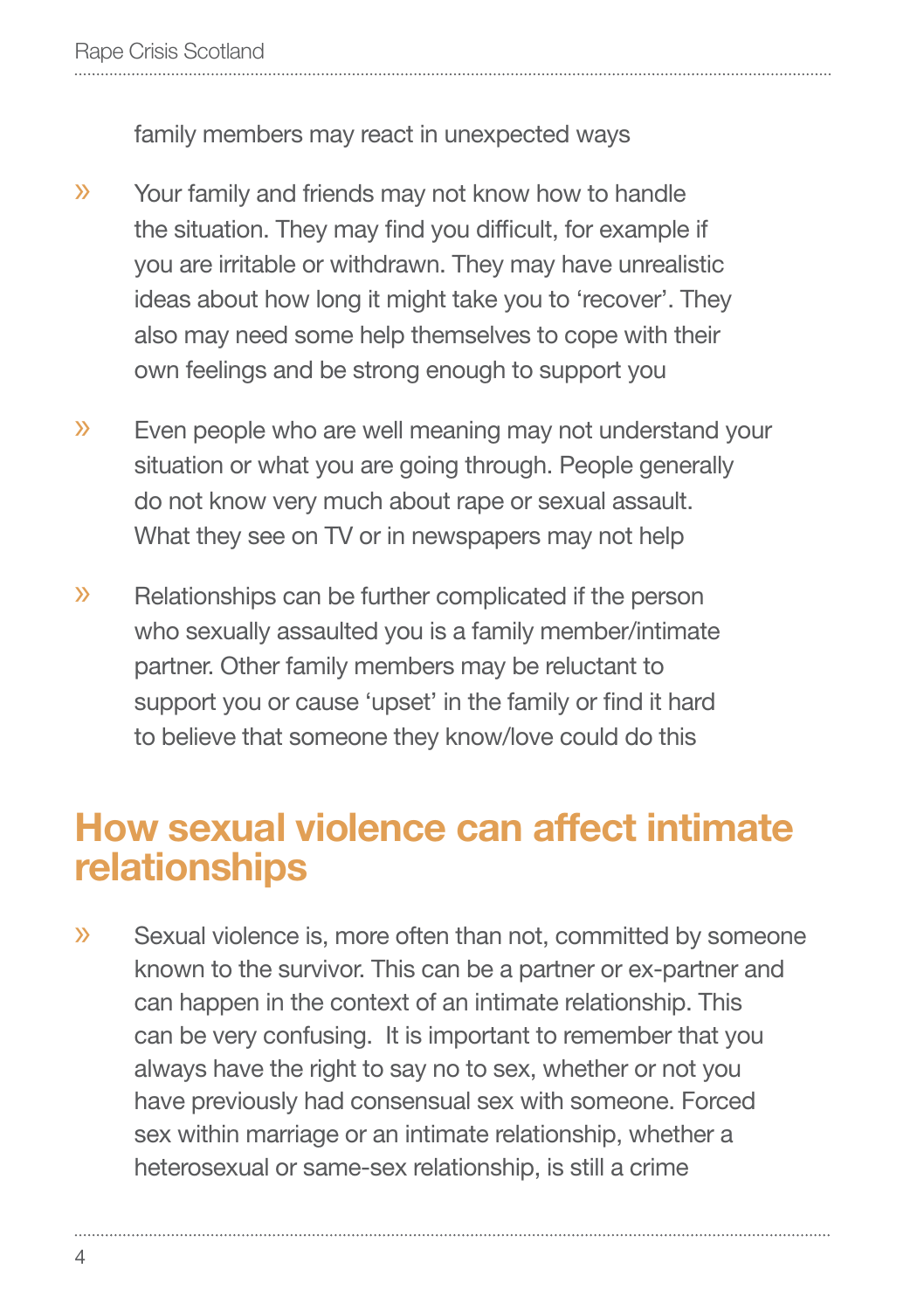- $\lambda$  After sexual violence you may have difficulty with trust, intimacy and sex, immediately after the abuse or many years later
- » Some people react by avoiding intimacy and sexual activity. Some find that they no longer enjoy sex in the way they used to. Some react by having more sex or rushing into sex because they think that that's what people want from them or to prove something to themselves. Your friends and family might feel confused by or judge your reaction

Some common reactions are:

- › Avoiding or being afraid of sex
- › Seeing sex as an obligation
- › Negative feelings such as anger, disgust, or guilt with touch
- > Having difficulty becoming aroused or feeling anything
- › Feeling emotionally distant or not present during sex
- › Experiencing intrusive or disturbing sexual thoughts and images
- > Having flashbacks during sex
- › Engaging in compulsive, inappropriate or harmful sexual behaviour
- **>** Difficulty establishing or maintaining an intimate relationship
- > Pain or difficulty with orgasm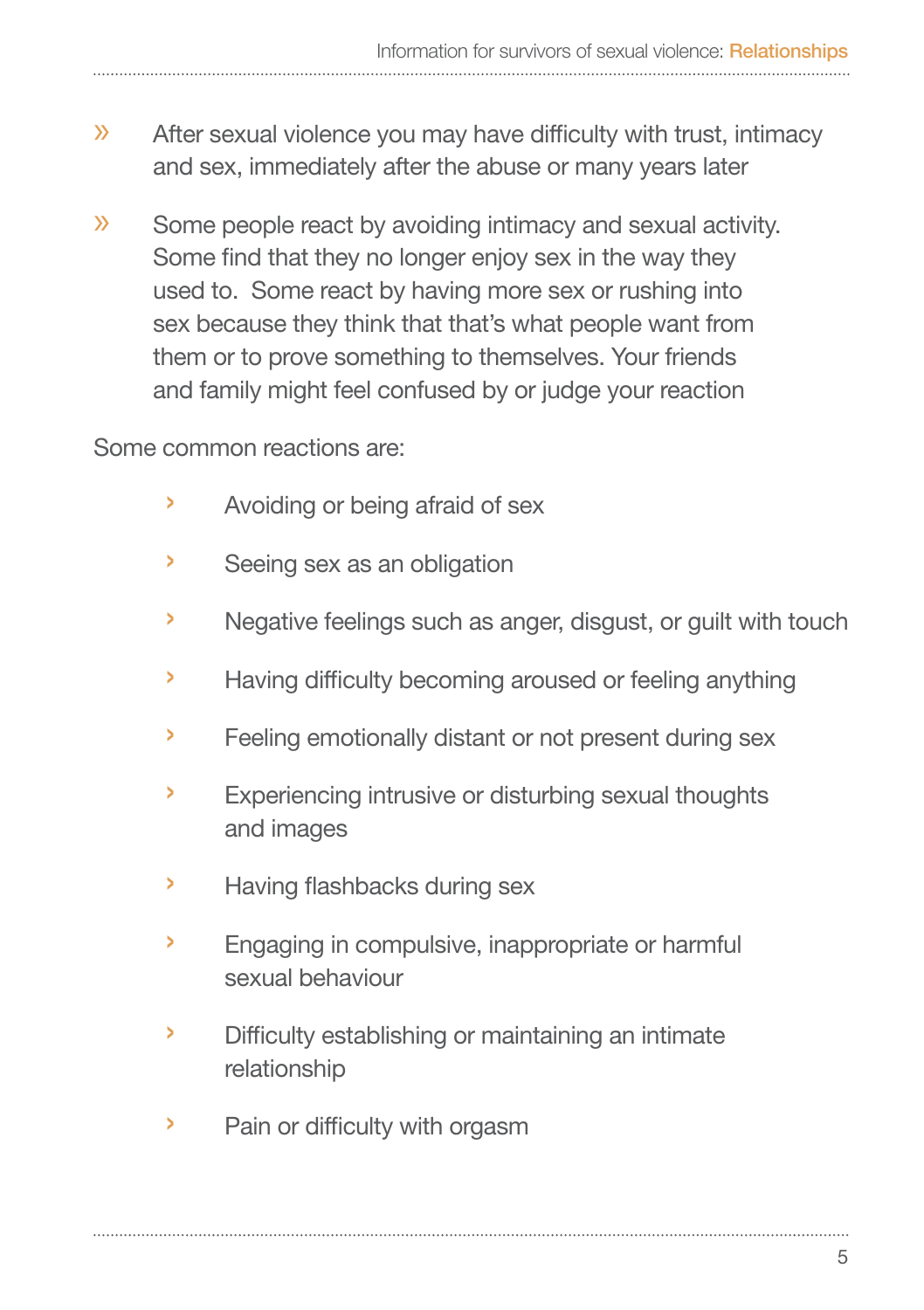- » You may have previously been assaulted by someone you knew and trusted, and this may also affect how your present relationship develops
- » There may be ongoing medical issues to do with sexually transmitted infection (STI). If it is an infection which flares up, it can remind you of the assault or make you anxious about a current or future sexual partner rejecting you. You may not want to tell an intimate partner about the STI, but if you do not, this could affect their sexual health

### What you can do: self-care tips for survivors

- » There are things you can do to help you feel better about yourself, to build up your own sense of self-esteem and control. These are described in the information in this series on Coping strategies
- » It is important to think about who you tell about the abuse and to make sure that it is someone you can trust. If possible, it may help to have a network of people who you trust around you
- $\mathcal{V}$  It is important to take care of yourself first. You are not responsible for how other people feel. They need to find their own ways of coping  $-$  you cannot fix it for them. It can help if they understand more about what you are going through. You can tell them that they can contact the RCS Helpline or a local rape crisis centre for information and support for themselves
- » Being able to be honest with yourself and with others can help you feel more in control
- » This is hard but a lack of communication can lead to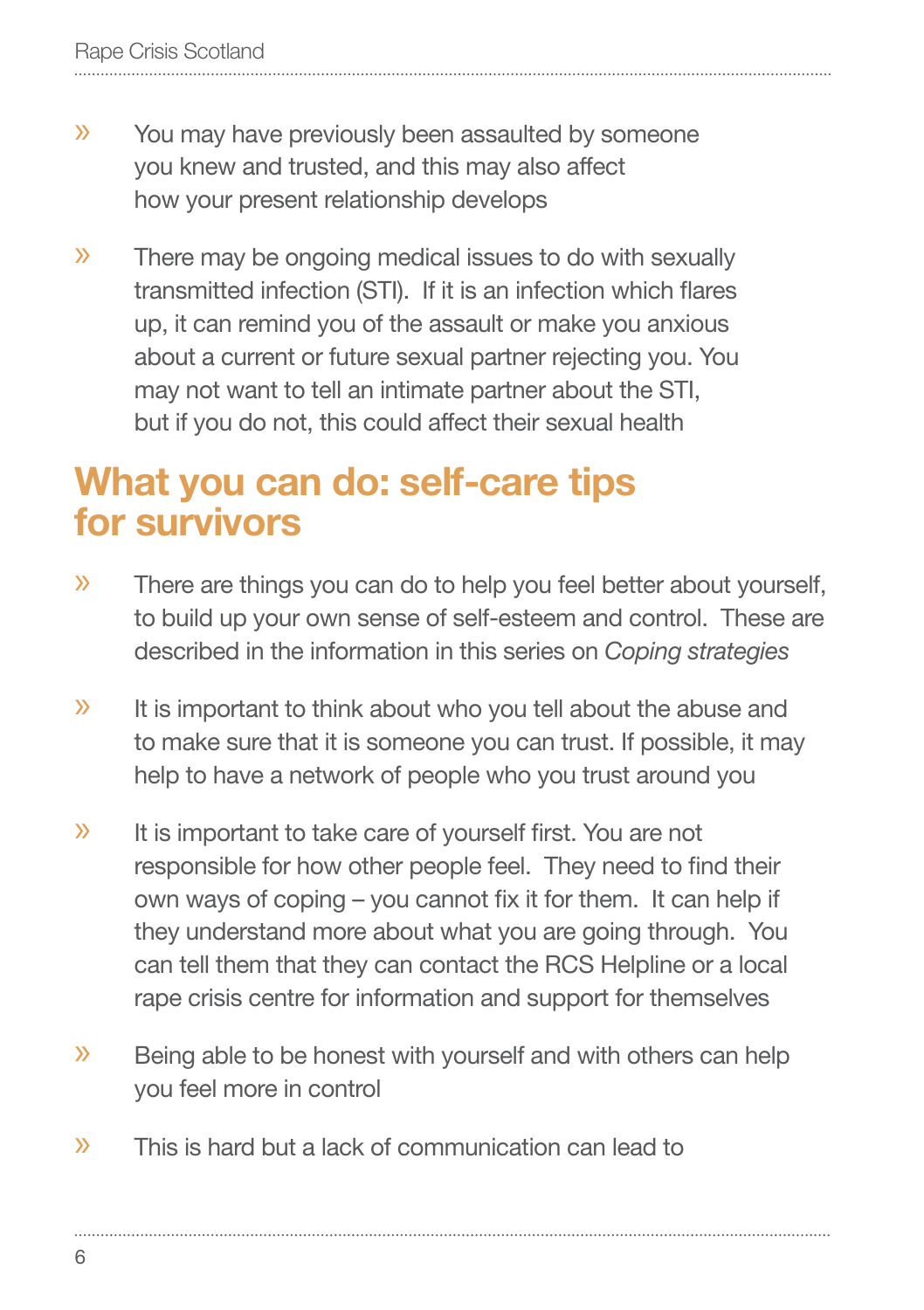misunderstandings, hurt feelings and a loss of intimacy. For example, a partner may feel rejected and unloved. Being able to tell a partner that it is not about them but the emotions and memories that sex or intimacy brings up for you, may help you both and your relationship

- » When someone uses sex to hurt you, it can be hard to feel confident that sex can be good. The passing of time and positive sexual experiences by yourself or with a partner may help
- » In your sexual relationships, it is important to feel that you are in control. This means being able to go at your own pace and trying to be open and honest about what you want and need
- » You may not want any sexual contact and it is important to talk to your partner about this or to negotiate the level of intimacy you are comfortable with. This communication may not be easy, but it is important that your partner understands how you feel, so that you can deal with it together
- » You could think of the different forms of physical contact that you are comfortable with and, when you are ready, build on this gradually
- $\gg$  Some survivors experience flashbacks during sex. If you are able to speak to your partner about your experience of sexual violence, it may be possible to explain about flashbacks and agree in advance what you want if this happens. If you experience flashbacks during sex, it is OK to take time out from the sexual side of your relationship to work through these memories. Your partner should respect your choice and support you. If you are unable to tell your partner about the abuse, it may still be possible to talk about what you are or are not comfortable with sexually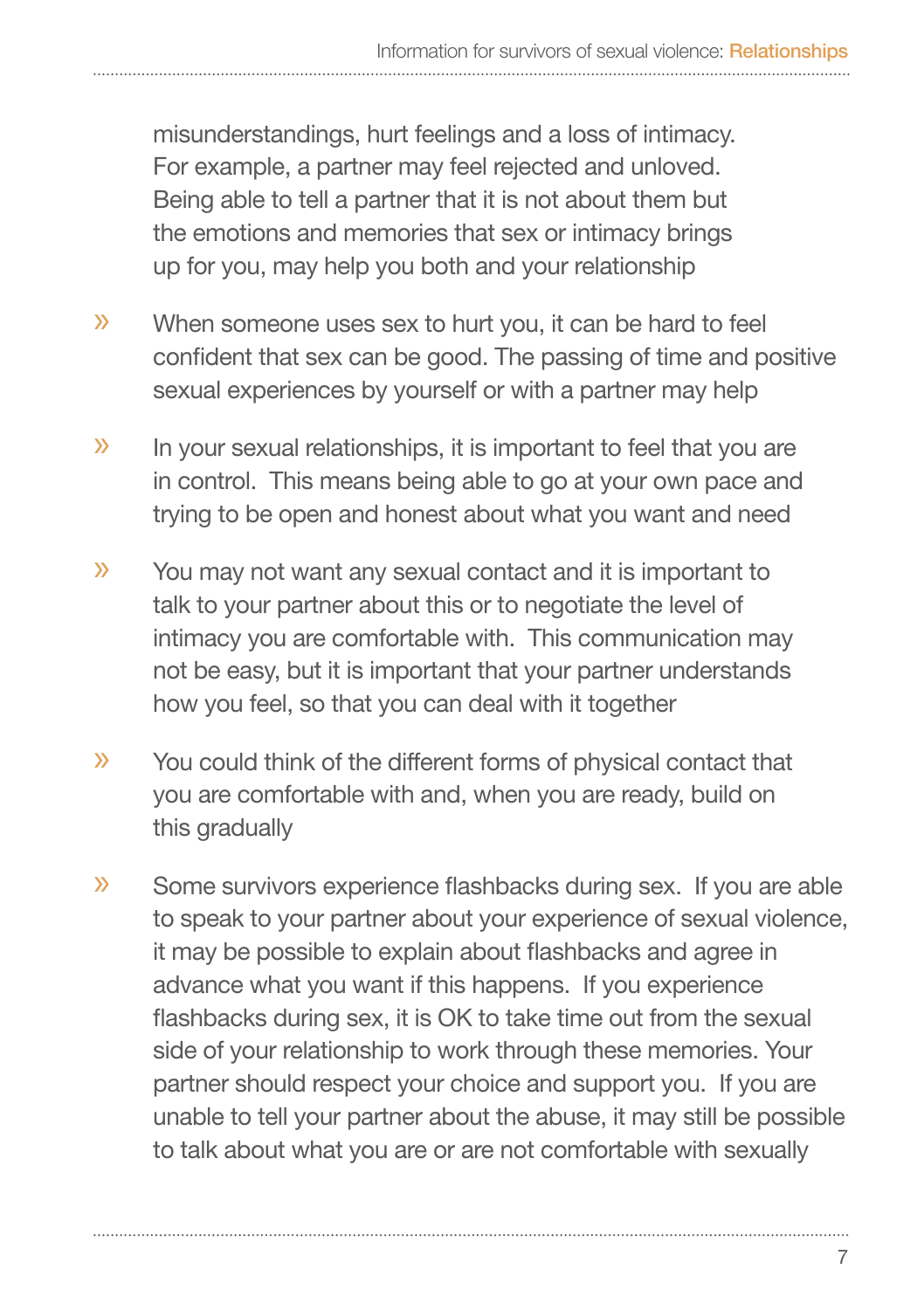- » With a new partner, it can help to take control of planning the time you spend with them. Think about what helps you feel OK. You do not have to be alone with someone unless you want to be. You can set your own limits, including how much intimacy you can cope with. It will help if you can explain your reasons so that they can support you and not feel rejected or that you are not interested in the relationship
- » Talking about your relationships with others can be helpful. It is important to talk to someone you trust. You may find it helpful to talk to your local rape crisis centre or the RCS Helpline. You may be able to get telephone, face-to-face, group or email/online support depending on your preference and what is available in your area

### Remember: you are important. Your feelings matter. You do not have to cope on your own.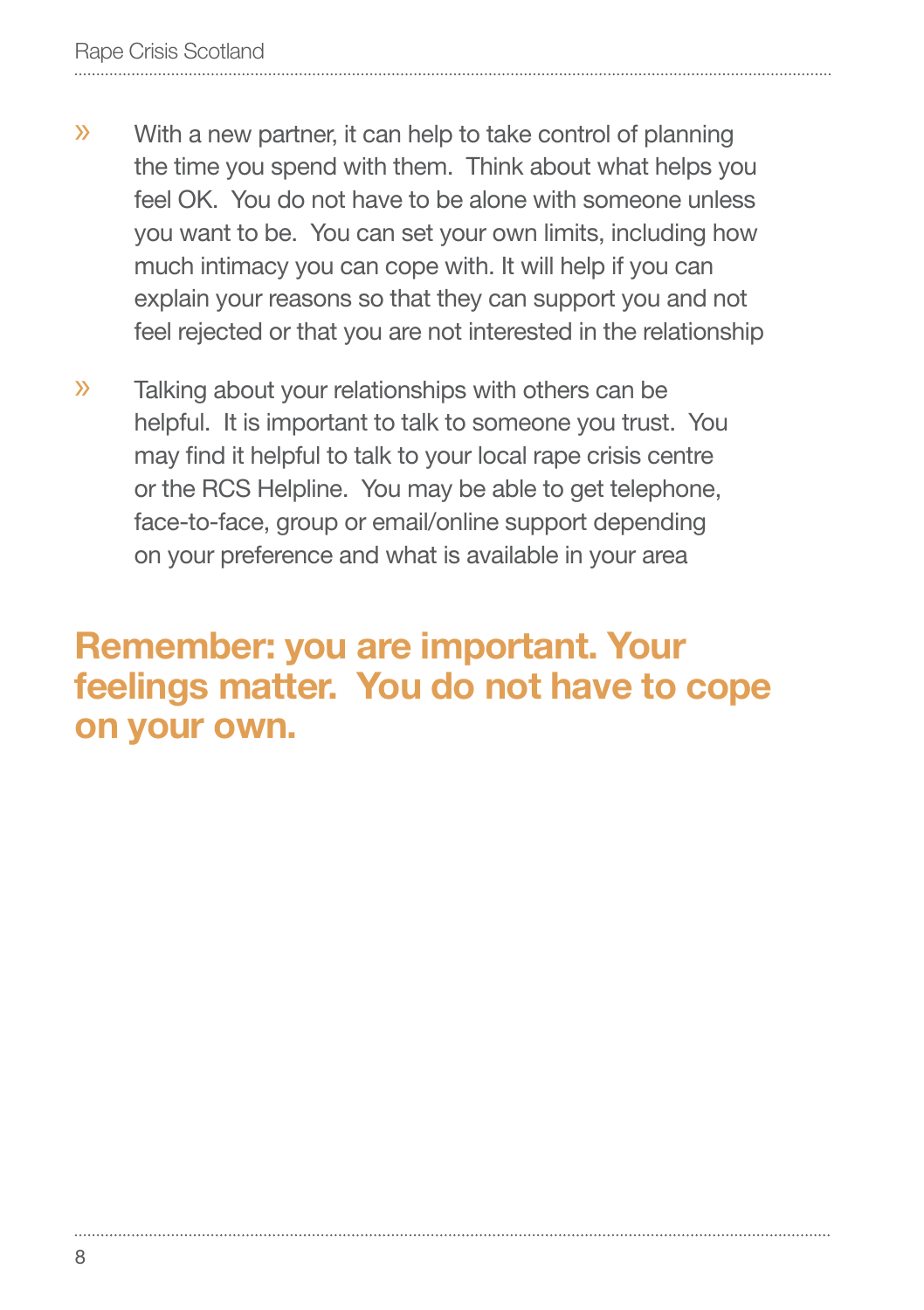# Help and information

There are many people who want to help. You can phone/email the RCS Helpline for support and information. We can tell you about services in your area. You do not need to give your name. RCS Helpline (6pm to midnight every day) on 08088 01 03 02 or email anytime on support@rapecrisisscotland.org.uk

If you are feeling overwhelmed and you think this is having a serious effect on your health, speak to your GP or another professional. They may be able to refer you for talking or other therapies which can help you manage better.

The information in this leaflet draws on various sources including those below. You can find more information online at:

- » www.rapecrisisscotland.org.uk
- » Information after rape and sexual assault: www.scotland.gov.uk/Publications/2011/06/13141931/0
- » www.moodjuice.scot.nhs.uk
- » www.moodjuice.scot.nhs.uk/Anger.asp
- » www.mind.org.uk
- » www.getselfhelp.co.uk

App: eCBT Trauma

A useful book is: The Courage to Heal Workbook: For Women and Men Survivors of Child Sexual Abuse by Laura Davis, 1990. Published by: HarperCollins in paperback.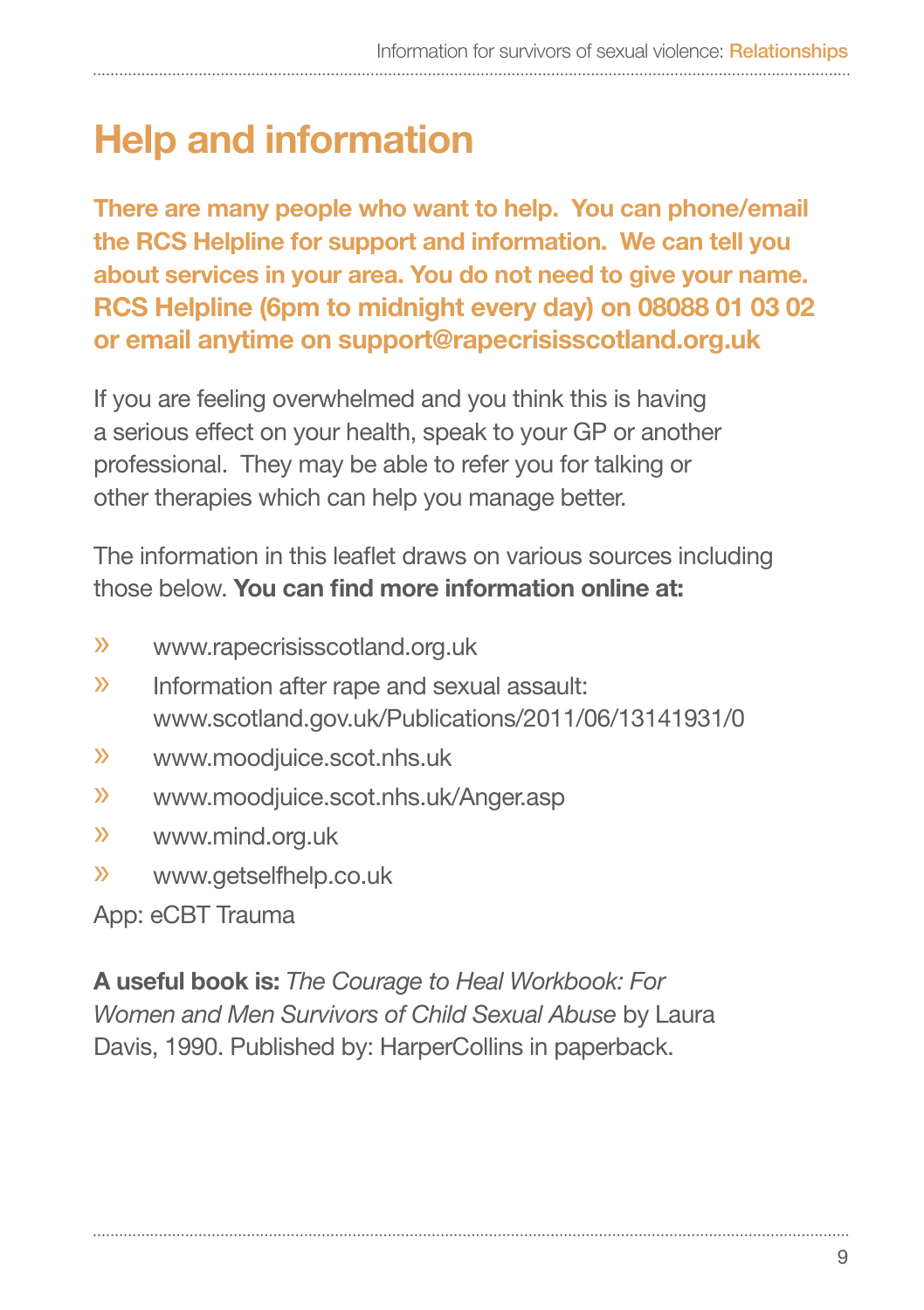## Local rape crisis centres

#### Aberdeen

Helpline: 01224 620 772 Email: info@rasane.org.uk www.rasane.org.uk

#### Argyll & Bute

Helpline (women): 0800 121 46 85 Helpline (men): 0800 032 0399 Email: info@ab-rc.org.uk Email (support): support@ab-rc.org.uk www.ab-rc.org.uk or visit www.tessaproject.co.uk

Central Scotland Helpline (women): 01786 471771 Helpline (men): 07733 964478 Email: csrcc@ic24.net www.rapecrisiscentralscotland.co.uk

#### Dumfries and Galloway

Helpline: 01387 253 113 (Dumfries) Helpline: 01776 889 331 (Stranraer) Email: swrcandsac@btconnect.com www.rape-crisis.co.uk

#### Dundee

Helpline: 01382 201 291 Email: wrasac@btconnect.com Email (support): support@wrasacdundee.org www.wrasacdundee.org

East Ayrshire Helpline: 01563 541 769 Email: rcrc1@btconnect.com

#### **Edinburgh**

Helpline: 0131 556 9437 Email: info@ewrasac.org.uk Email (support): support@ewrasac.org.uk www.ewrasac.org.uk

#### Fife

Office: 01592 642 336 Email: info@frasac.org.uk www.frasac.org.uk

#### Glasgow

Helpline: 08088 00 00 14 Email: info@rapecrisiscentre-glasgow.co.uk www.rapecrisiscentre-glasgow.co.uk

#### **Lanarkshire**

Helpline: 01698 527 003 Email: info@lanrcc.org.uk www.lanrcc.org.uk

#### Perth & Kinross Helpline: 01738 630 965

Email: info@rasakpk.org.uk Email (support): rasakpk@gmail.com www.rasakpk.org.uk

#### Scottish Borders Office: 01896 661070 Email: info@sbrcc.org.uk Email (support): support@sbrcc.org.uk www.scottishbordersrapecrisis.org.uk

Western Isles Helpline & Office: 01851 709 965 Email: info@wircc.org.uk www.wircc.org.uk